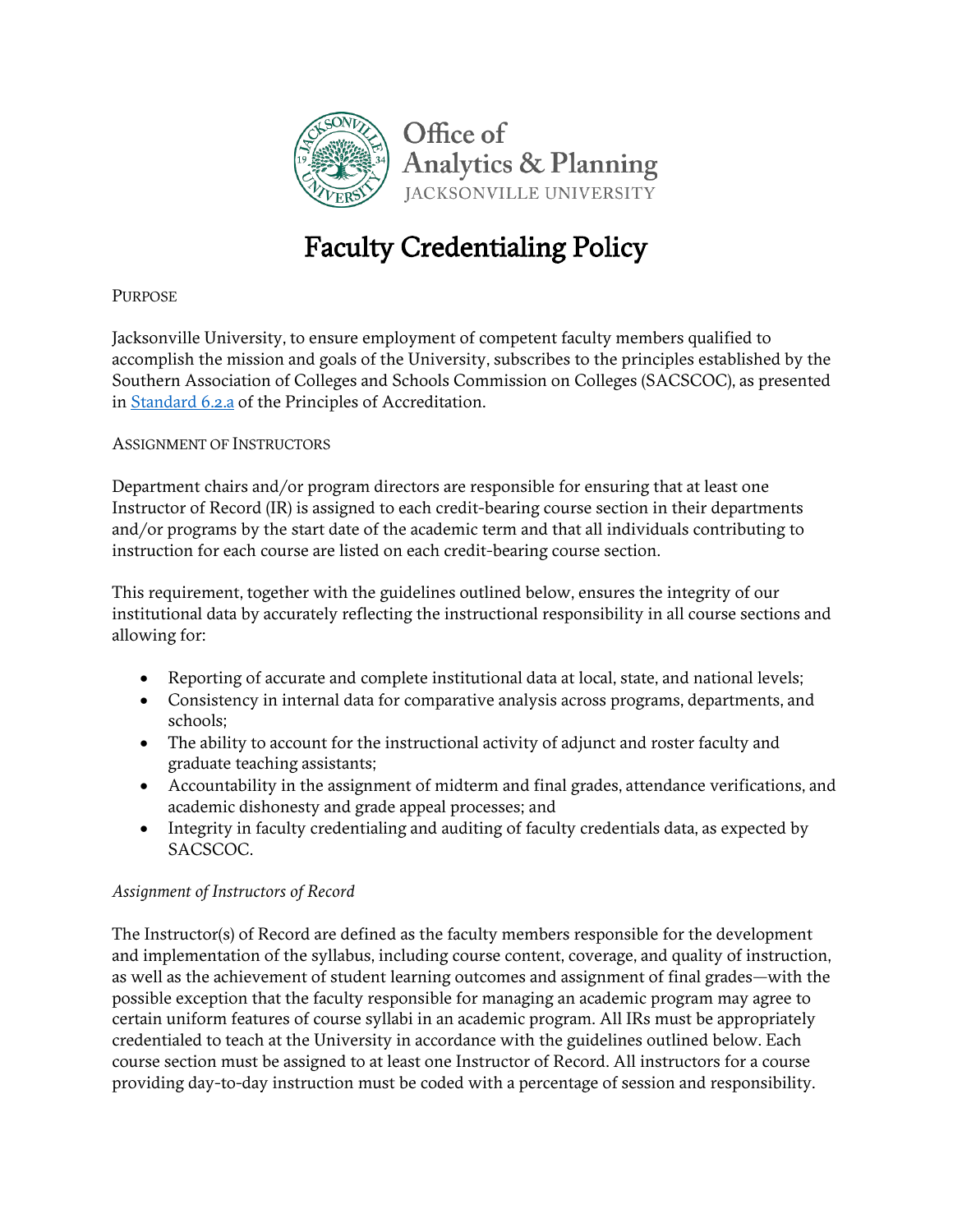The total percentage of responsibility for a course must equal 100%. These guidelines on instructor assignments are applicable to all JU credit-bearing courses, including contract, joint program, online, concurrent enrollment, and study abroad courses. These guidelines do not impose requirements on visiting lecturers who are speaking in a small number of meetings of the course.

## *Assignment of Multiple Instructors of Record*

In the case of multiple instructors, assignment of the percentage of responsibility, percentage of session, and assignment type, when applicable, must be determined in each academic unit in accordance with the following guidelines.

- All instructors for a course providing day-to-day instruction must be coded with a percentage of session coverage and responsibility. The total percentage of responsibility for a course, divided among the instructors assigned to the course, must equal 100%.
	- o For team-taught courses, the percentage of responsibility must be adjusted to reflect the percent of effort each IR provides to the course. Typically for courses with two instructors, each is assigned 50% of responsibility.
	- o For mid-term replacements, the percentage of responsibility must be adjusted to reflect the percent of session time each IR provides to the course. Typically, this calculation is based on the number of class sessions the replacement instructor teaches.

## FACULTY CREDENTIALS

When making hiring decisions and instructional assignments, JU gives primary consideration to the highest earned degree(s) in the faculty member's teaching discipline(s) in accordance with the credential guidelines outlined below. The University also considers competence, effectiveness, and capacity to contribute to effective teaching and student learning outcomes in the teaching discipline. Additionally, where the highest earned degrees are not sufficient to warrant credentialing, JU considers relevant undergraduate degrees, additional graduate degrees outside the teaching discipline, related work experiences in the field, professional licensure and certifications, continuous documented excellence in teaching within the assigned discipline, or other demonstrated competencies and achievements (including honors and awards) that contribute to effective teaching and student learning outcomes in the discipline.

There are two means by which an individual may be qualified to serve as an instructor of record for credit-bearing courses or a program director at Jacksonville University:

- by academic credentials (degrees and/or coursework) alone, or
- by alternative qualifications other than (or in addition to) academic credentials that are appropriate for teaching particular courses.

These guidelines apply to all Instructors of Record for credit-bearing courses that count towards any Jacksonville University program, degree, or certificate. They apply to all full-time and part-time instructors of record regardless of rank or pay status, location of the program or course offering, or mode of delivery.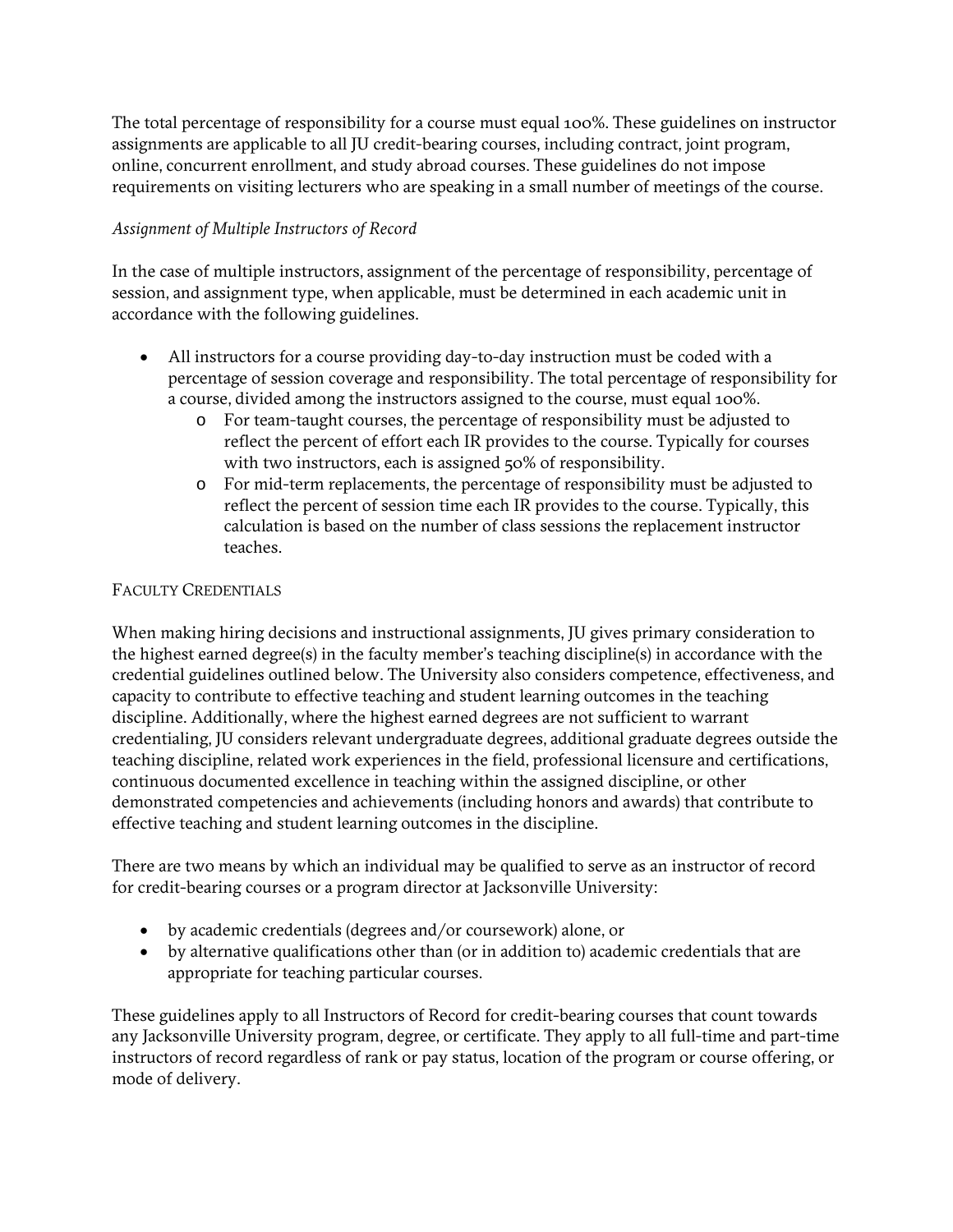For faculty members teaching courses that are cross-listed across disciplines or programs, the faculty member must be credentialed for both versions of cross-listed courses. In many cases, the credentials may be met by academic qualifications for the course in the faculty member's usual teaching discipline and by course-specific alternative qualifications for the cross-listed course.

## *Teaching Qualification by Academic Credentials*

When determining acceptable qualifications for faculty to teach their assigned courses, our primary considerations are the teaching discipline and the faculty member's highest earned degree. JU further considers other qualifications and employs the following credential guidelines:

- Faculty teaching **general education or baccalaureate** courses should hold a doctoral or other terminal degree in the teaching discipline or a closely-related discipline, a master's degree in the teaching discipline, or a master's degree or higher with a concentration in the teaching discipline, including a minimum of eighteen graduate semester hours in the teaching discipline. In the absence of a completed master's degree, a concentration may be established through official documentation confirming that (1) as part of the instructor's doctoral or terminal degree program, the equivalent of a master's degree was achieved, and (2) at least eighteen graduate hours in the teaching or a related discipline have been successfully completed.
- At least twenty-five percent  $(25%)$  of the discipline courses in each baccalaureate major should be taught by faculty members holding the terminal degree, usually the earned doctorate, in the teaching discipline. The method for calculating the 25% threshold in each major program shall be approved by the Provost or the Provost's designee, in consultation with the Office of Analytics & Planning.
- Faculty teaching graduate and post-baccalaureate coursework should have an earned doctorate or terminal degree in the teaching discipline or a closely-related discipline.

#### *Certification by Alternative Qualifications*

While primary consideration is given to academic credentials earned in the teaching or a related discipline, in exceptional situations, qualifications other than academic credentials may be suitable for teaching. Consideration of other non-academic teaching qualifications, either in conjunction with or in lieu of academic credentials, is made on a case-by-case basis. Such cases should be exceptional and compelling and should show substantial and significant evidence of professional progress and ability related to the faculty member's instructional assignment.

In considering alternative qualifications, JU considers competence, effectiveness, and capacity to contribute to effective teaching and student learning outcomes in the teaching discipline including, as appropriate, relevant undergraduate degrees; additional graduate degrees beyond the teaching discipline; a documented scholarly record in the teaching discipline or a closely related discipline; related work experiences in the field (including successfully securing and executing grants or professional contracts); professional licensure and certifications; continuous documented excellence in teaching within the discipline; or other demonstrated competencies and achievements (including honors and awards) that contribute to effective teaching and student learning outcomes in the discipline.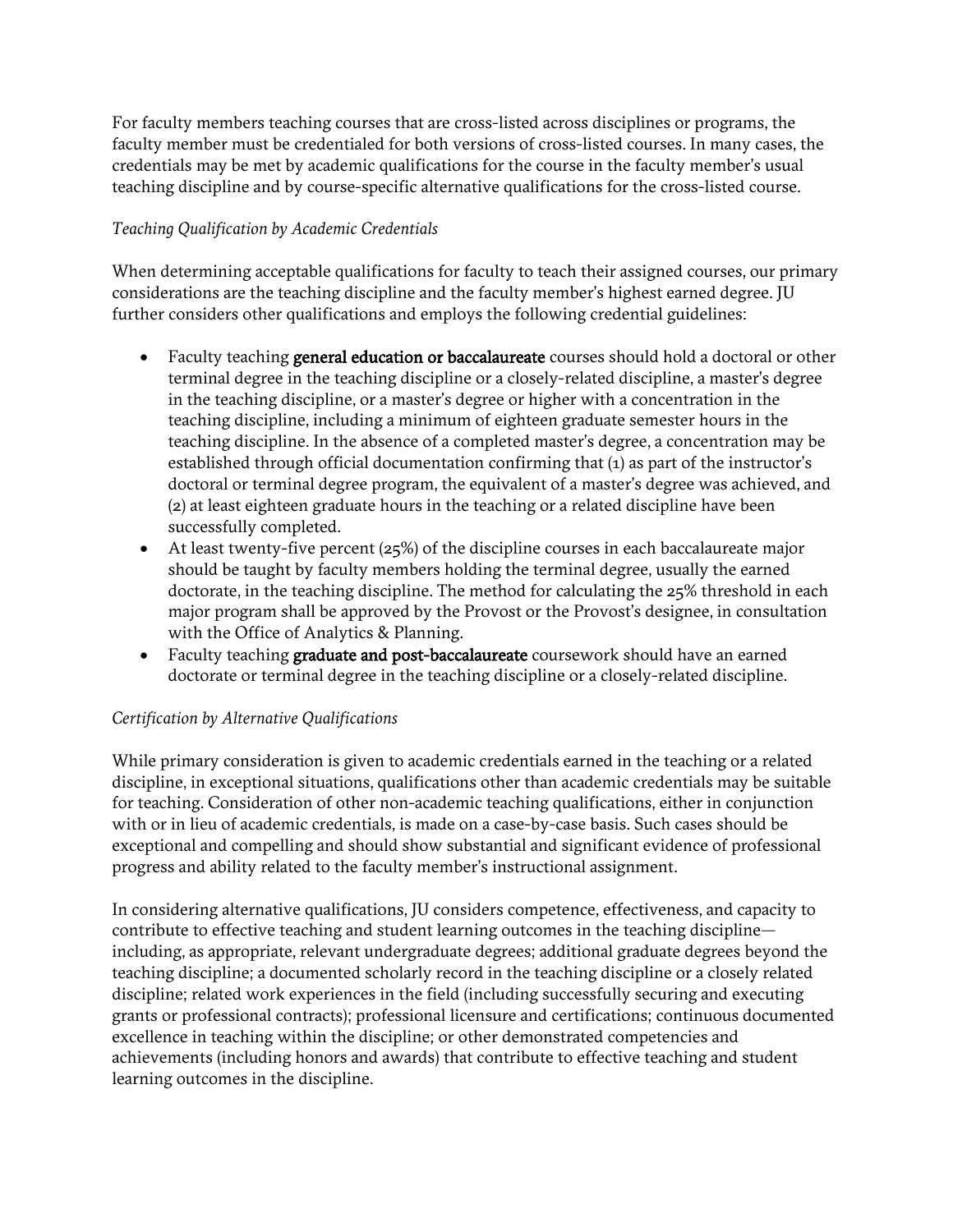#### DOCUMENTATION AND CERTIFICATION OF CREDENTIALS

The chair or program director is responsible for collecting credentials documentation and initiating the certification of credentials process for each faculty member prior to his or her service as an Instructor of Record for any credit-bearing courses in the department or program. Guidelines for the documentation and certification process are outlined below.

#### *Documentation for Faculty Credentials*

Each faculty member shall submit or have submitted to the relevant department or program the appropriate credentials documentation prior to beginning his or her service as an instructor of record for any credit-bearing courses in the department or program. However, the department chair or program director shall be responsible for the timely preparation of all applicable forms, as listed below.

The following comprise a complete credentials packet:

- Certification of Credentials and Qualifications for a Faculty Appointment form, as appropriate, for each anticipated teaching discipline,
- official transcript(s) of the highest degree earned and/or transcript(s) pertinent for credentialing the faculty member in the teaching discipline(s),
- a current curriculum vitae, and
- if necessary, a *Statement of Alternative Faculty Qualifications* form and any accompanying documentation.

U.S. Degrees: Degrees earned in the United States must be from an institution regionally accredited by an agency recognized by the United States Department of Education or the Council for Higher Education Accreditation.

Non-U.S. Degrees: For foreign degrees, a U.S. equivalency evaluation must be provided by an agency that is a member of the National Association of Credential Evaluation Services (NACES) or is approved by the American Association of Collegiate Registrars and Admissions Officers (AACRAO), such as World Education Services (WES) or Global Credential Evaluators (GCE). A document equivalency is typically sufficient for faculty with a terminal degree in the teaching discipline, although the University can require a course-by-course evaluation, at our sole discretion, when deemed necessary to review a faculty member's qualifications. A course-bycourse evaluation is typically necessary to credential a faculty member without a terminal degree. Additionally, any documentation that was originally issued in a foreign language must be translated by an appropriate external agency. In cases where the degree-granting institution provides only one official copy of the document, as is sometimes the case with foreign diplomas, the faculty member may choose to use an evaluation agency that prepares the evaluation report using copies of the documents. If the evaluation is prepared using copies of the documents, the faculty must present the original(s) to the chair or program director, who may make a copy or copies, and attach a statement certifying that s/he viewed the original(s).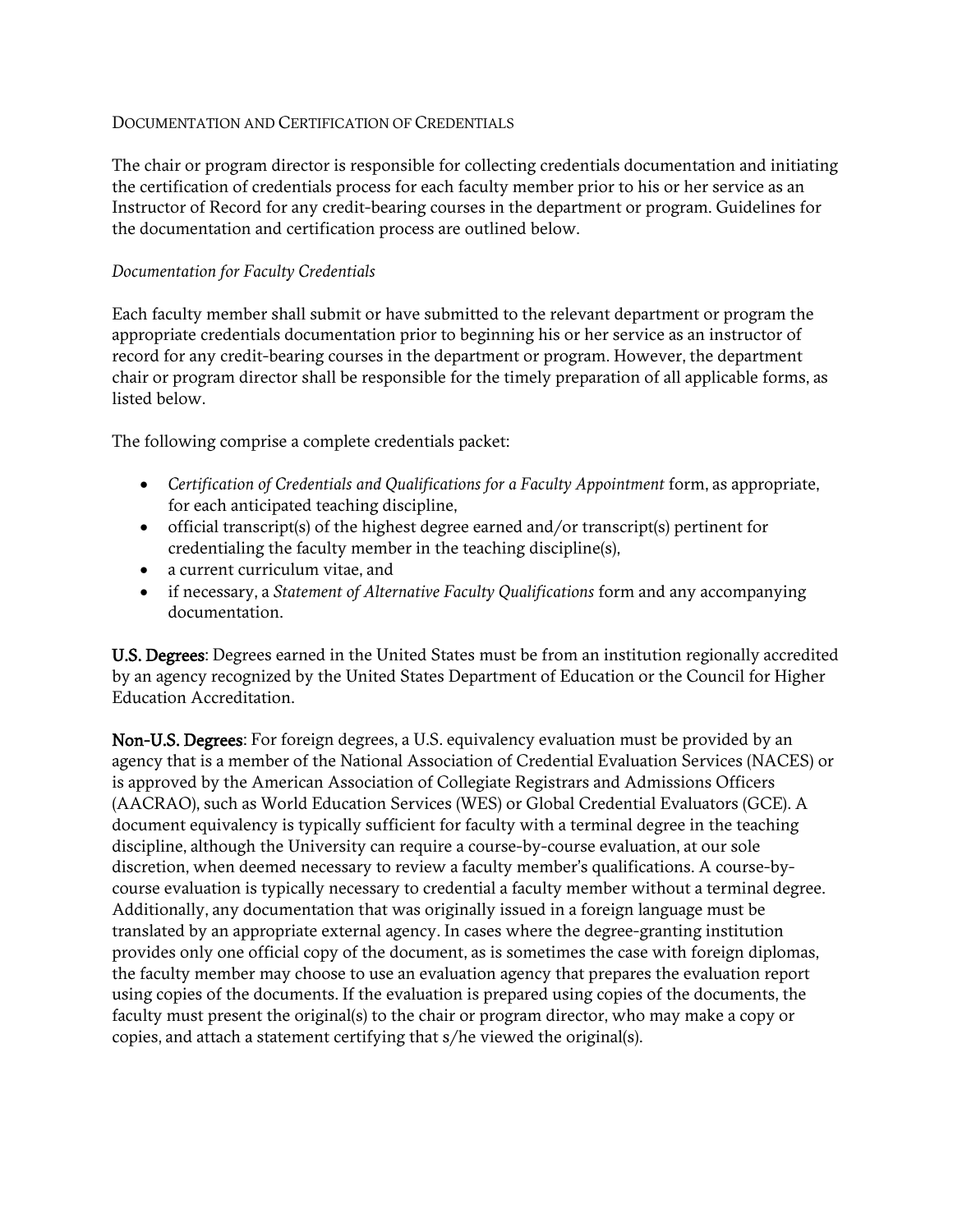Official Transcripts and Equivalency Documentation: All transcripts and equivalency documents must be official, must be issued to Jacksonville University, and must demonstrate that the degree has been awarded.

An *official transcript* is defined as a transcript or other academic record that includes notation that it is official. Each individual official transcript must meet the authentication criteria based on the issuing institution's standards. The transcripts must possess all of the following: a) the issuing institution's official seal; b) signature of the appropriate authorizing agent, preferably the institution's registrar; c) the institution's official letterhead or stationary; d) the institution's watermark or other identifier; and e) date of issue. The transcript should clearly indicate that it was issued directly to an employee of the University working in a leadership or administrative capacity for the academic program or department. When that is not the case, prior to submission of the transcript to the Office of Academic Affairs, the JU recipient should sign and date the transcript and include the envelope to validate that it was received sealed directly from the granting institution.

*Electronic transcripts* are acceptable as long as these are received from the university granting the degree or through a third party authorized by the degree-granting university to broker such transactions and that expressly takes the responsibility for verifying the identities of both the issuing institution and the receiving institution. The JU recipient should print the transcript and sign, date, and note that the official transcript was received electronically. A record of this electronic transaction shall be provided and kept in the faculty credentials file to prove that the transcript was received directly from the issuing institution or through an appropriate third party.

*Unacceptable documents* include: 1) copies of paper transcripts, 2) transcripts faxed, scanned, or marked "COPY" or unofficial, 3) transcripts issued to students (which is discernable by "issued to student" printed on transcript or by student's address printed on transcript, unless presented with evidence that the JU recipient received it in a sealed envelope from the granting institution), and 3) copies of foreign transcripts (as discussed above) that have not been duly notarized.

Statements of Alternative Qualifications: In cases where additional/alternative qualifications are required, the Statement of Alternative Qualifications presented on the *Statement of Alternative Faculty Qualifications* form must address how the candidate's alternative qualifications relate to the specific course(s) to be taught, by linking the demonstrated qualifications of the faculty member to the course description(s) and learning outcomes, and must provide dates for all qualifying activities. The form must be accompanied by a vita, official transcripts, and other pertinent documentation (e.g., licensure or certification documents). At any time, should the courses to be taught change, this statement and the associated documentation must be updated.

#### *Certification of Credentials for Faculty*

The chair or program director is responsible for initiating the certification of credentials process for each faculty member prior to his or her service as an instructor of record for any credit-bearing courses in the department or program. Credentials forms and associated documentation are then reviewed by the college dean, and if approved, forwarded to the Office of Academic Affairs for review by the SACSCOC Institutional Liaison. Any dispute regarding the acceptability of